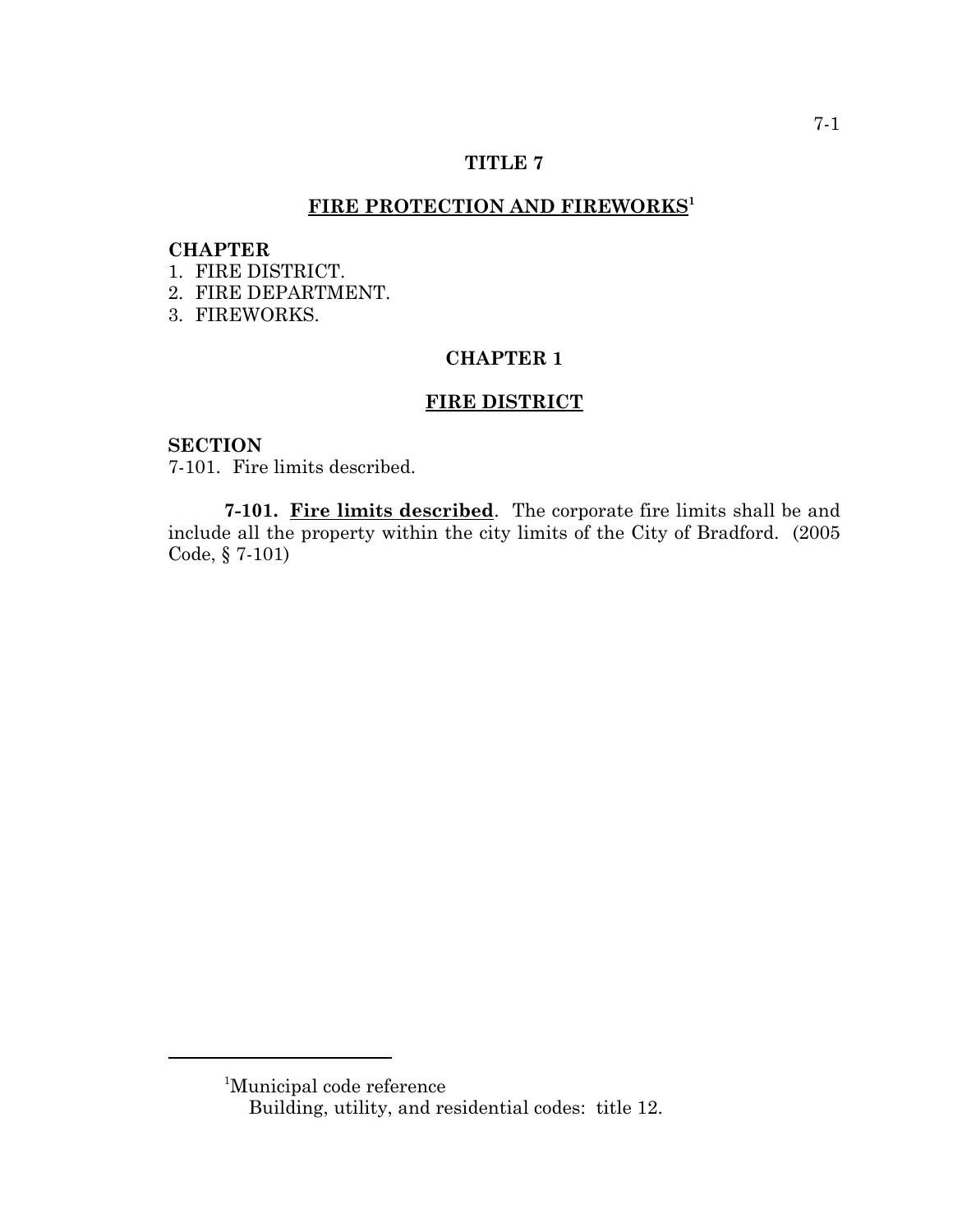#### **CHAPTER 2**

# FIRE DEPARTMENT<sup>1</sup>

## **SECTION**

- 7-201. Establishment, equipment, and membership.
- 7-202. Objectives.
- 7-203. Organization, rules, and regulations.
- 7-204. Records and reports.
- 7-205. Tenure and compensation of members.
- 7-206. Chief responsible for training and maintenance.
- 7-207. Equipment to be used only within corporate limits generally.
- 7-208. Chief to be assistant to state officer.

**7-201. Establishment, equipment, and membership**. There is hereby established a fire department to be supported and equipped from appropriations by the board of mayor and aldermen. All apparatus, equipment, and supplies shall be purchased by or through the city and shall be and remain the property of the city. The fire department shall be composed of a chief and such number of physically-fit subordinate officers and firemen as the board of mayor and aldermen shall appoint. (2005 Code, § 7-201)

**7-202. Objectives**. The fire department shall have as its objectives:

- (1) To prevent uncontrolled fires from starting.
- (2) To prevent the loss of life and property because of fires.
- (3) To confine fires to their places of origin.
- (4) To extinguish uncontrolled fires.
- (5) To prevent loss of life from asphyxiation or drowning.

(6) To perform such rescue work as its equipment and/or the training of its personnel makes practicable. (2005 Code, § 7-202)

**7-203. Organization, rules, and regulations**. The chief of the fire department shall set up the organization of the department, make definite assignments to individuals, and shall formulate and enforce such rules and regulations as shall be necessary for the orderly and efficient operation of the fire department. (2005 Code, § 7-203)

**7-204. Records and reports**. The chief of the fire department shall keep adequate records of all fires, inspections, apparatus, equipment, personnel,

<sup>&</sup>lt;sup>1</sup>Municipal code references

Restrictive use of fire hydrants: § 18-128

Special privileges with respect to traffic: title 15, chapter 2.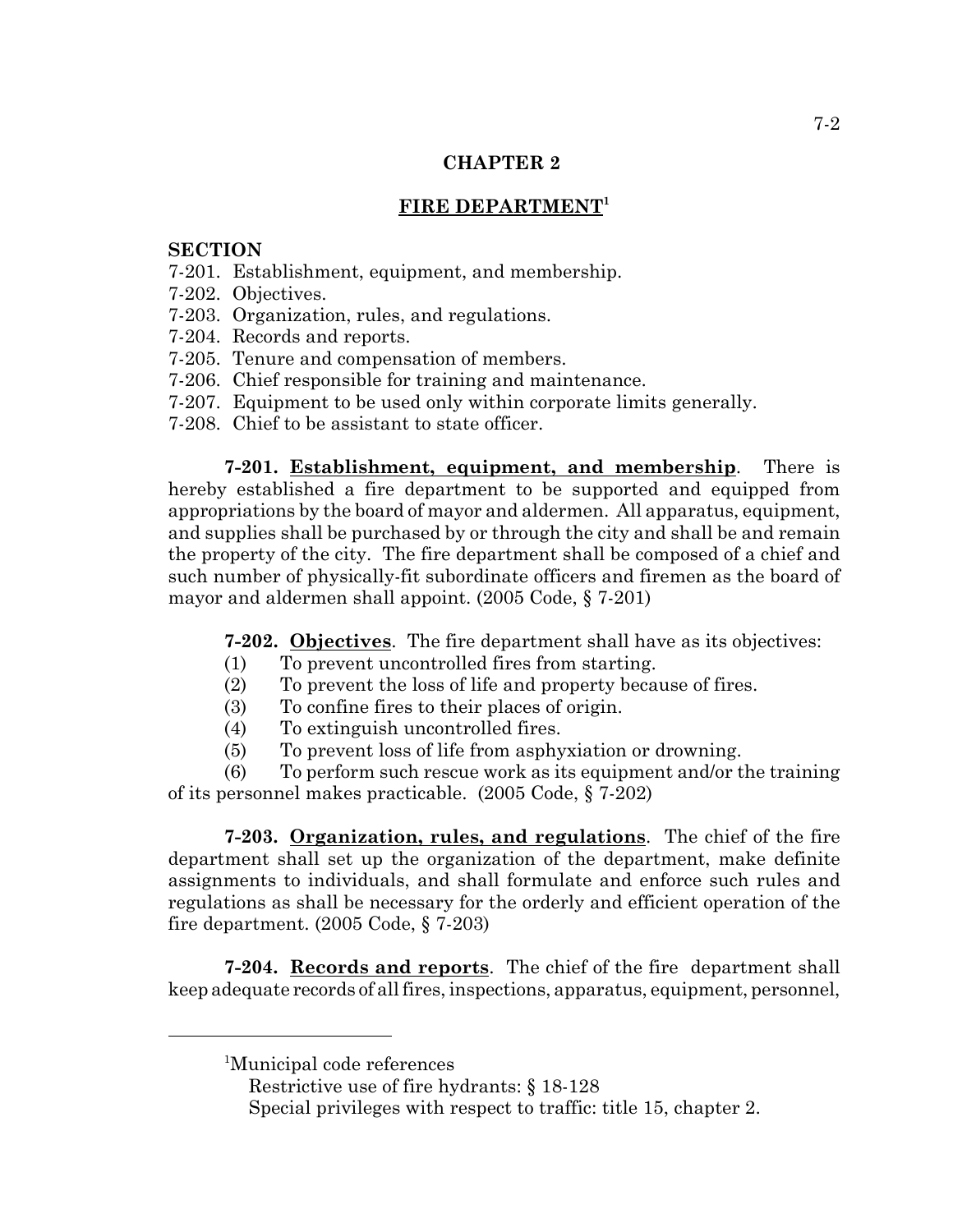and work of the department. He shall submit a written report on such matters to the board of mayor and aldermen once each month, and at the end of the year a detailed annual report shall be made. (2005 Code, § 7-204)

**7-205. Tenure and compensation of members**. The chief and all members of the fire department shall serve at the will and pleasure of the board of mayor and aldermen.

All personnel of the fire department shall receive such compensation for their services as the board may from time to time prescribe. (2005 Code, § 7-205)

**7-206. Chief responsible for training and maintenance**. The chief of the fire department, shall be fully responsible for the training of the firemen and for maintenance of all property and equipment of the fire department. The minimum training shall consist of having the personnel take the fire apparatus out for practice operations not less than once a month. (2005 Code, § 7-206)

**7-207. Equipment to be used only within corporate limits generally.** (1) The primary obligation of the Bradford Fire Department, including men and apparatus will be to the citizens and property within the corporate limits of the City of Bradford.

(2) Rural fire service calls will be restricted, except as otherwise noted herein, to properties situated within a distance of five (5) miles of the firehouse of Bradford, Tennessee, or as approved by the fire department officers of the City of Bradford, Tennessee. Personnel and apparatus will not be dispatched to a rural fire when, in the opinion of the fire officer, the forces are not available due to commitment to fighting a fire within the corporate limits, outside the corporate limits, or a combination of the two (2) districts.

(3) The city will *not* accept responsibility for damages incurred to any property due to failure to respond with men and apparatus to a rural fire because of the following:

(a) Personnel and apparatus committed or engaged in firefighting activities; or

(b) Lack of valid certificate of rural fire service.

(4) The city will answer fire calls for a service fee of five hundred dollars (\$500.00) per call for properties not covered by rural fire service insurance; provided that the owner maintains an interest-free cash deposit with the city at all times. Oral guarantees at the time of the alarm will be at the discretion of the fire officer.

(5) The city will answer fire calls for a service fee of five hundred dollars (\$500.00) per call for properties insured for rural fire service by an approved insurance agency. All such coverage will become effective when certification of rural fire service is properly executed by the insurance agency, the owner, and the city.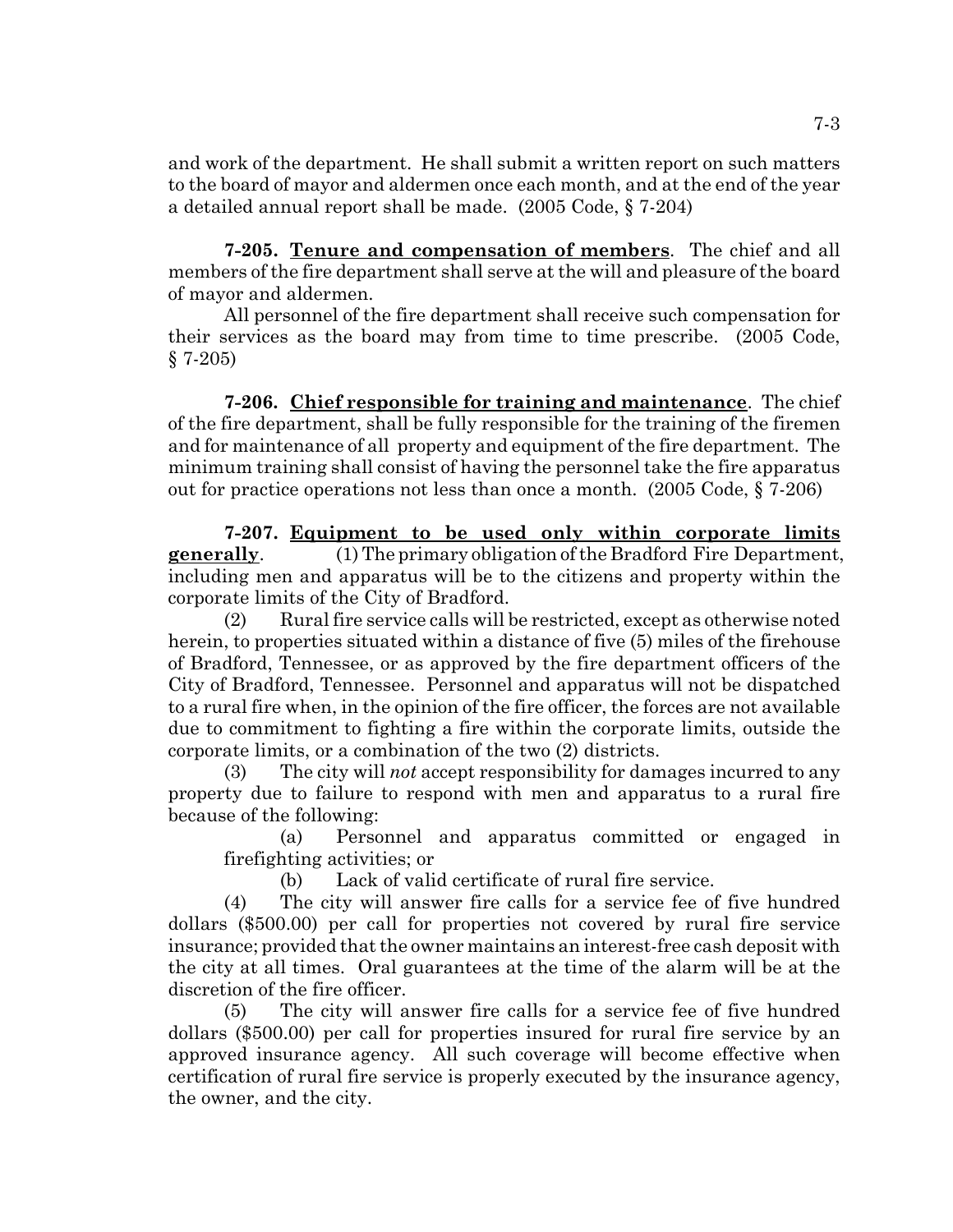(6) Certification of rural fire service will remain with the insuring agency, even if ownership of agency changes, and any new owner will assume responsibilities for payment of fire service fees as set out in this statement of policy.

(7) The insuring agent or agency will be required to certify in writing that the agency will be responsible for payment of rural fire service calls for each insured property until the policy is cancelled, at which time the agency shall notify the fire department in writing of such cancellation. The agent or agency will be required to issue a separate check (other than general loss claim) to the city for rural fire services rendered. The city will furnish forms for the agents to complete and file with the Bradford Fire Department.

(8) All insurance agents providing rural fire service coverage must be approved by the city recorder. These agents may be required to post a one thousand dollar (\$1,000.00) corporate surety performance and payment bond before being approved by the city recorder. After being approved by the city recorder, the agent is placed on the list of approved rural fire insurance coverage agents and may provide coverage for rural property.

(9) To be eligible for rural fire protection, a property owner must make a seventy-five dollar (\$75.00) non-refundable deposit for each piece of property to be covered. Renewal of rural fire protection shall be made to the Bradford Fire Department annually during the month of March. Each deposit will only cover one residential or commercial structure and those accessory buildings incidental to the use of the primary structure. The deposit remains with the property and cannot be transferred. After making the required deposit, the property owner must prove he has insurance with an approved agent sufficient to pay the five hundred dollar (\$500.00) service fee.

(10) The seventy-five dollar (\$75.00) deposit is paid at Bradford City Hall and will be given a receipt for same.

(11) Along with his receipt, the property owner will be given a certification of rural fire service form to be completed by his insurance agent and returned to the fire department. The form certifies that the agent is aware of the rural fire service policies adopted by the city. It also states the name of the property owner and address of the property to be covered by the agent. Finally, this certificate places the responsibility for payment of the five hundred dollar (\$500.00) service fee upon the approved agent.

(12) Fire protection is not available until the completed certificate is returned and approved by the fire chief. After the fire chief approves a certification of rural service it is filed at Bradford City Hall, and then the fire department is responsible for providing rural fire protection. When the certificate is approved by the fire chief, a letter acknowledging receipt and intent to provide fire service is mailed to the agent providing coverage to the property owner. Fire service will be provided to this property and the agent will be responsible for the service fee of five hundred dollars (\$500.00) until the agent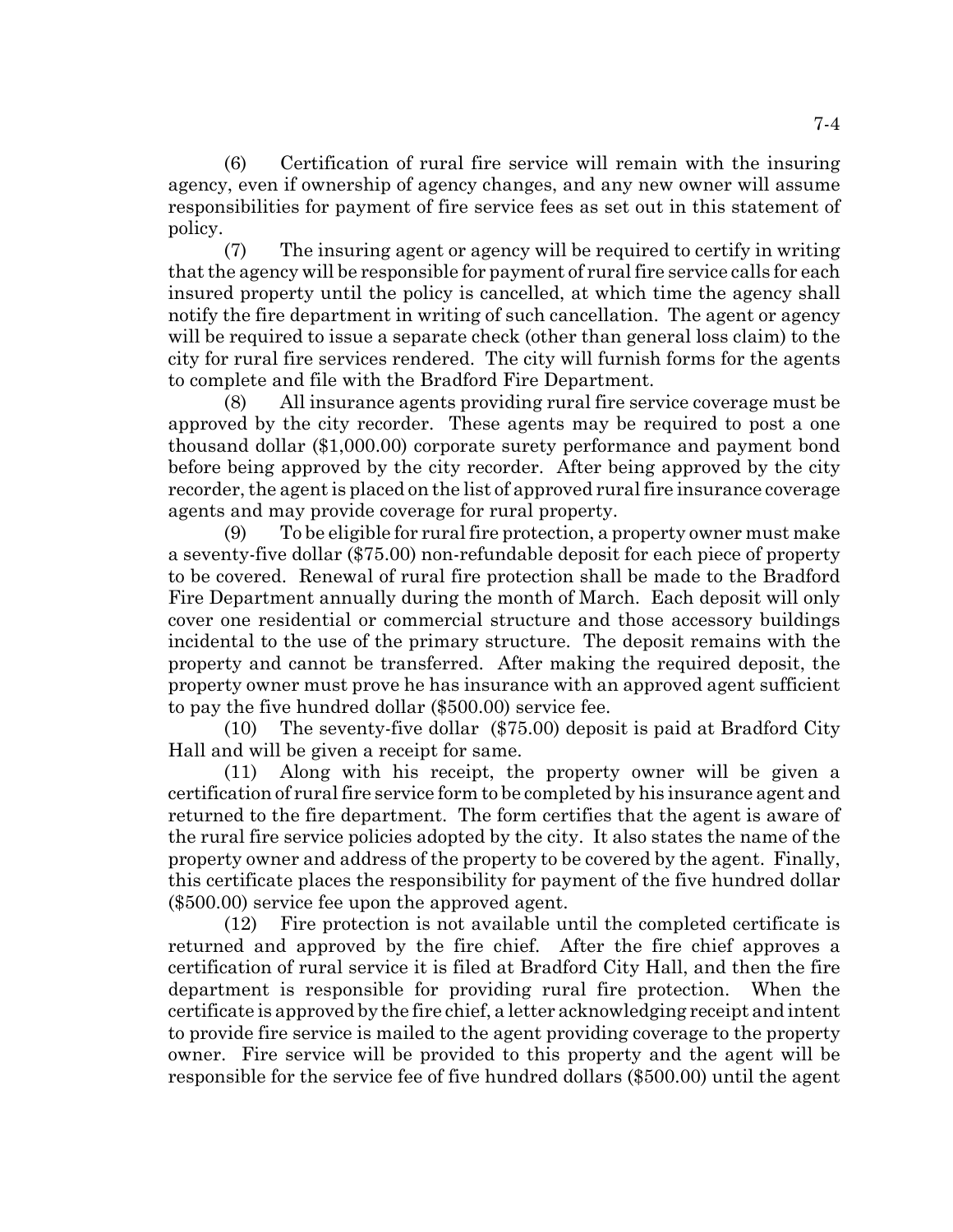notifies the fire department in writing that the rural fire service has been cancelled and the fire department acknowledges receipt of such notice.

(13) Within forty-eight (48) hours of the time apparatus returns to the station from a rural fire call, the fire chief shall submit a reminder to bill to the city recorder's office. A clerk will prepare and mail a statement to the designated insurance agent; and the balance will be treated as any other accounts receivable of the city.

(14) All seventy-five dollar (\$75.00) deposits and each five hundred dollar (\$500.00) rural fire service fees which are collected shall be deposited in the general fund. Expenditures from ths fund are by budget appropriation. Specific action by the city board is required for all non-budgeted items.

(15) The city will answer service calls in case of highway accidents and/or fires involving lives or damage in state property at the request of the Tennessee State Highway Patrol or properly identified persons approved by the fire officer.

(16) The Bradford Fire Department will continue the policy of reciprocal firefighting services with other municipalities.

(17) The city agrees to make every effort to inform rural citizens, by newspaper, that the fact that their insurance does not necessarily mean that they have rural fire service included. The individual policy owner should consult the Bradford Fire Department or their insurance agent and determine this fact for themselves. Rural fire service is available through reputable insurance companies at a nominal cost to the policy owner.

(18) The Bradford Fire Department shall not answer calls that are not covered in the above sections. (2005 Code, § 7-207, modified)

**7-208. Chief to be assistant to state officer**. Pursuant to requirements of *Tennessee Code Annotated*, § 68-102-108, the chief of the fire department is designated as an assistant to the state commissioner of insurance and banking and is subject to all the duties and obligations imposed by *Tennessee Code Annotated*, title 68, chapter 102, and shall be subject to the directions of the fire prevention commissioner in the execution of the provisions thereof. (2005 Code, § 7-208)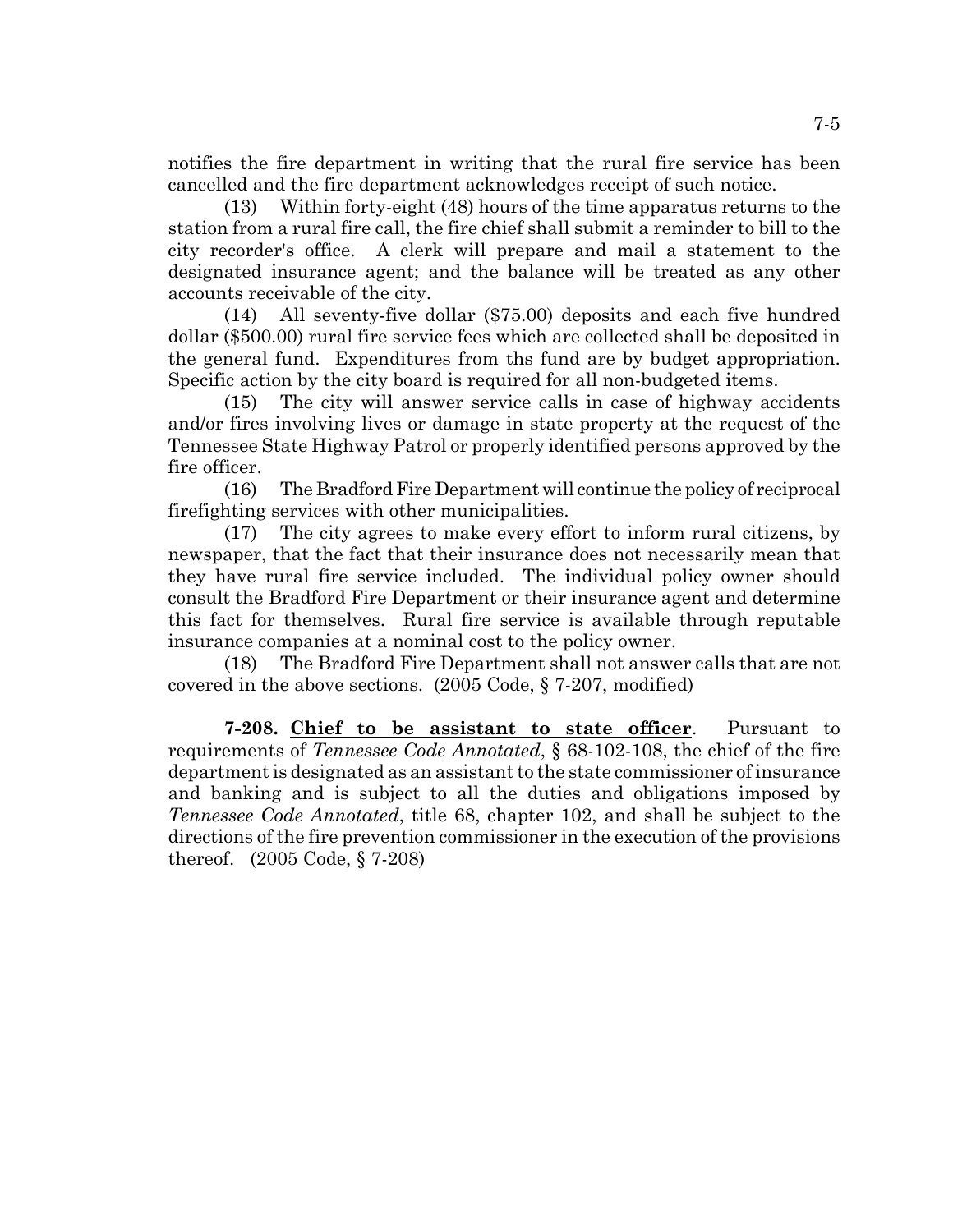# **CHAPTER 3**

# **FIREWORKS**

## **SECTION**

- 7-301. Purpose.
- 7-302. Definition of terms.
- 7-303. Permits required for sale.
- 7-304. Business licenses required.
- 7-305. Permissible items of fireworks.
- 7-306. Conditions for sale and use of permissible articles.
- 7-307. Public displays--permits--regulation.
- 7-308. Retail sale of permissible articles--time limitations--exceptions.
- 7-309. Private use of permissible articles--time limitations--exceptions.
- 7-310. Regulations governing storing, locating, or display of fireworks.
- 7-311. Unlawful acts in the sale and handling of fireworks.
- 7-312. Exceptions to application.
- 7-313. Seizure and destruction of fireworks.
- 7-314. Requirements or compliance with state regulations not affected.
- 7-315. Violations and penalty.

**7-301. Purpose**. The purpose of this chapter is to provide for the display, sale and use of certain fireworks for both private and public display with the corporate limits of the City of Bradford, Tennessee within certain guidelines which shall provide for the general safety and welfare of the citizens thereof. (2005 Code, § 7-301)

**7-302. Definition of terms**. As used in this chapter the following terms shall have the meaning ascribed to them in this section unless clearly indicated otherwise:

(1) "Distributor," any person engaged in business of making sales of fireworks to any other person engaged in the business of reselling fireworks either as a jobber, wholesaler or retailer.

(2) "I.C.C. class C common fireworks," shall mean all articles of fireworks as are now and hereafter classified as "ICC class C common fireworks" in the regulation of the Interstate Commerce Commission for the transportation of explosives and other dangerous articles.

(3) "Jobber," any person engaged in the business of making sales of fireworks to bona fide tourists for outside the State of Tennessee.

(4) "Manufacturer," any person engaged in making, manufacture, or construction of fireworks of any type within the City of Bradford or the State of Tennessee.

(5) "Permit," a permit is the written authority of the City of Bradford issued under the authority of chapter 7, Bradford Municipal Code, or under the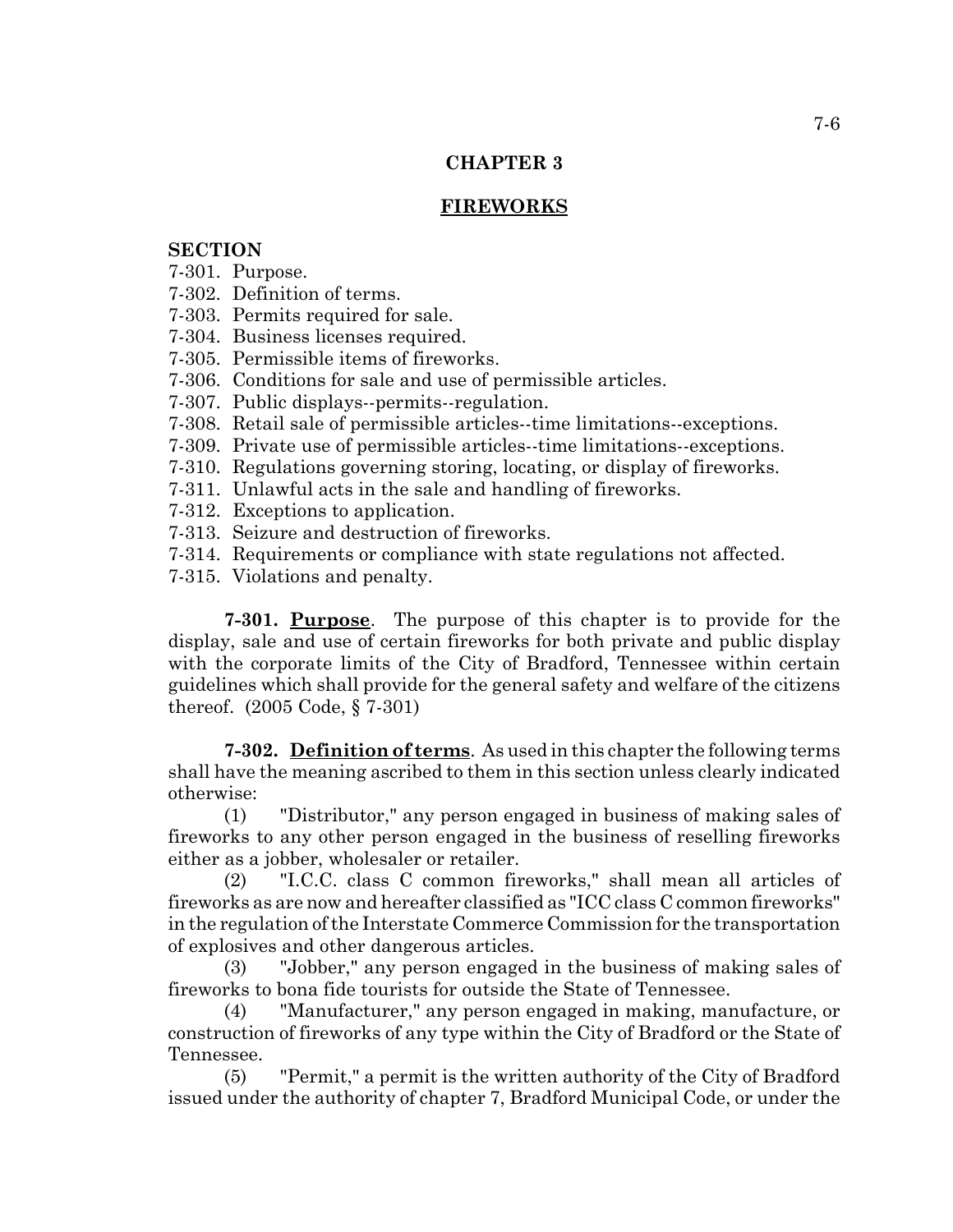authority of the state fire marshal issued under the authority of *Tennessee Code Annotated*, § 68-104-101, *et seq*.

(6) "Person," includes any corporation, association, copartnership or one (1) or more individuals.

(7) "Retailer," any person engaged in the business of making sales of fireworks to consumers.

(8) "Sale," an exchange of articles of fireworks for money and also includes, barter, exchange, gift or offer thereof, and such transaction made by any person, whether as a principal, proprietor, salesman, agent association, copartnership, or one (1) or more individuals.

(9) Singular and plural words used in the singular include the plural and the plural the singular.

(10) "Special fireworks" means all articles of fireworks that are classified as class B explosives in the regulation of the Interstate Commerce Commission and shall include all articles other than those classified as class C.

(11) "Wholesaler," any person engaged in the business of making sales of fireworks to any other person engaged in the business of making sales at retail. (2005 Code, § 7-302)

**7-303. Permits required for sale**. It shall be unlawful for any person to manufacture, sell, offer for sale, ship or cause to be shipped into or within the City of Bradford, except as herein provided, any item of fireworks, without first having secured the required applicable permit from the City of Bradford and also from the state fire marshal, possession of said permit being thereby a condition prerequisite to manufacturing, selling, or offering for sale, shipping or causing to be shipped any fireworks into or within the City of Bradford, except as herein provided. This provision applies to non-residents as well as residents of the City of Bradford.

(1) Prior to engaging in the sale within the City of Bradford, Tennessee, or shipment into the City of Bradford, of any fireworks each person must make application on forms secured from the City of Bradford and the state fire marshal for a permit or permits required under this chapter.

(2) The manufacture of bulk storage (storage other than limited amounts incidental to permitted retail sales or public displays) of fireworks within the corporate limits of the City of Bradford is prohibited, a violation of this section is unlawful and punishable under the provisions of this chapter or the applicable state code.

(3) The decision of the City of Bradford as to what type of permit or permits shall be required of each person shall be final. No permit shall be issued to a person under the age of eighteen (18) years. All permits shall be for the calendar year and any fraction thereof and shall expire on December 31st of each year, two (2) days of grace shall be allowed holder of permit, after the expiration thereof. Permits issued to retailers must be displayed near the point of sale and visible for public inspection. No permit provided herein shall be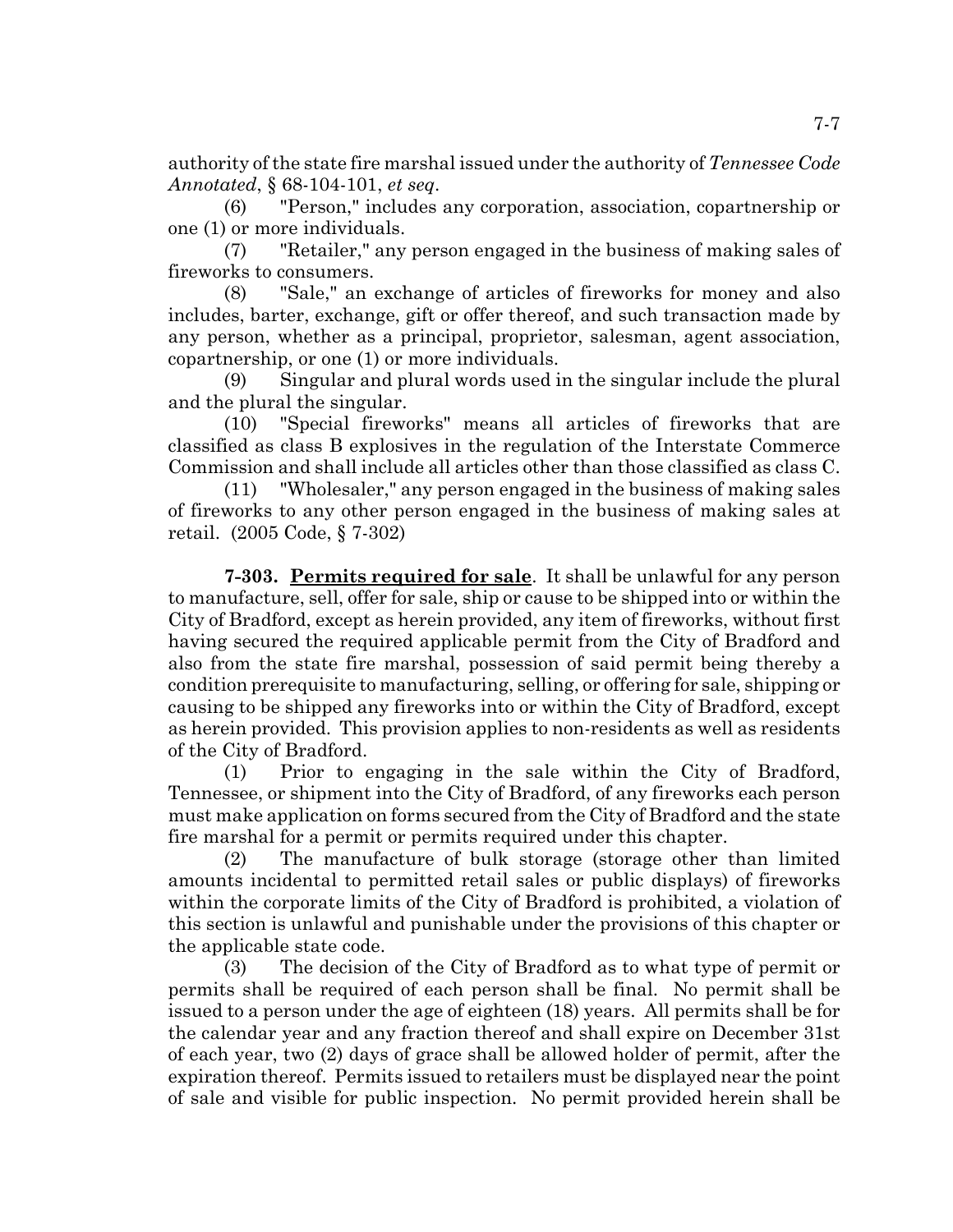transferable nor shall a person be permitted to operate under a permit issued to any other person. One permit shall be issued to each retail location.

(4) In addition to charges for permits authorized to the state fire marshal for state permits, the City of Bradford shall charge for permits issued as follows: twenty-five dollars (\$25.00) per season (seasonal permit) and one hundred dollars (\$100.00) for an annual permit. One season is as indicated on the State of Tennessee Retailer Fireworks Permit, the permit indicates two (2) periods of authorized sales.

(5) A record of all sales, other than retail sales directly to private consumers, must be kept showing the names and addresses of purchasers. All fees collected for said permits shall be payable directly to the general fund of the city and shall constitute general revenue. (2005 Code, § 7-303)

**7-304. Business license required**. The issuance of permits herein required does not replace or relieve any person of state, county or municipal licenses as now or hereafter provided by law. Before the issuance of any city business or privilege license, the city supervisor shall require each applicant to submit adequate proof of possession of valid fireworks permits as issued by the City of Bradford and by the state fire marshal. (2005 Code, § 7-304)

**7-305. Permissible items of fireworks**. It shall be unlawful for an individual, firm, partnership, or corporation to possess, sell, or use within the City of Bradford, or ship into the City of Bradford, except as provided in § 7-306, any pyrotechnics, commonly known as "fireworks," other than the permissible items herein enumerated, except as herein provided. The permissible fireworks consist of ICC Class C common fireworks only, and shall include those items enumerated in *Tennessee Code Annotated*, § 68-104-108, or which may be enumerated in said section. (2005 Code, § 7-305)

**7-306. Conditions for sale and use of permissible articles**. No permissible articles of common fireworks defined in *Tennessee Code Annotated*. § 68-104-108, shall be sold, offered for sale, or possessed within the city, or used in the City of Bradford, except as herein provided for public display, unless it shall be properly named to conform to the nomenclature of *Tennessee Code Annotated*, § 68-104-108, and unless it is certified as "common fireworks" on all shipping cases and by imprinting on the article or retail container, "ICC Class C common fireworks," such imprinting to be of sufficient size and so positioned as to be readily recognized by law-enforcement authorities, and the general public. (2005 Code, § 7-306)

**7-307. Public displays--permits--regulation**. The public display of fireworks within the corporate limits of the City of Bradford shall be governed by the provisions of *Tennessee Code Annotated*, § 68-104-107. Required permits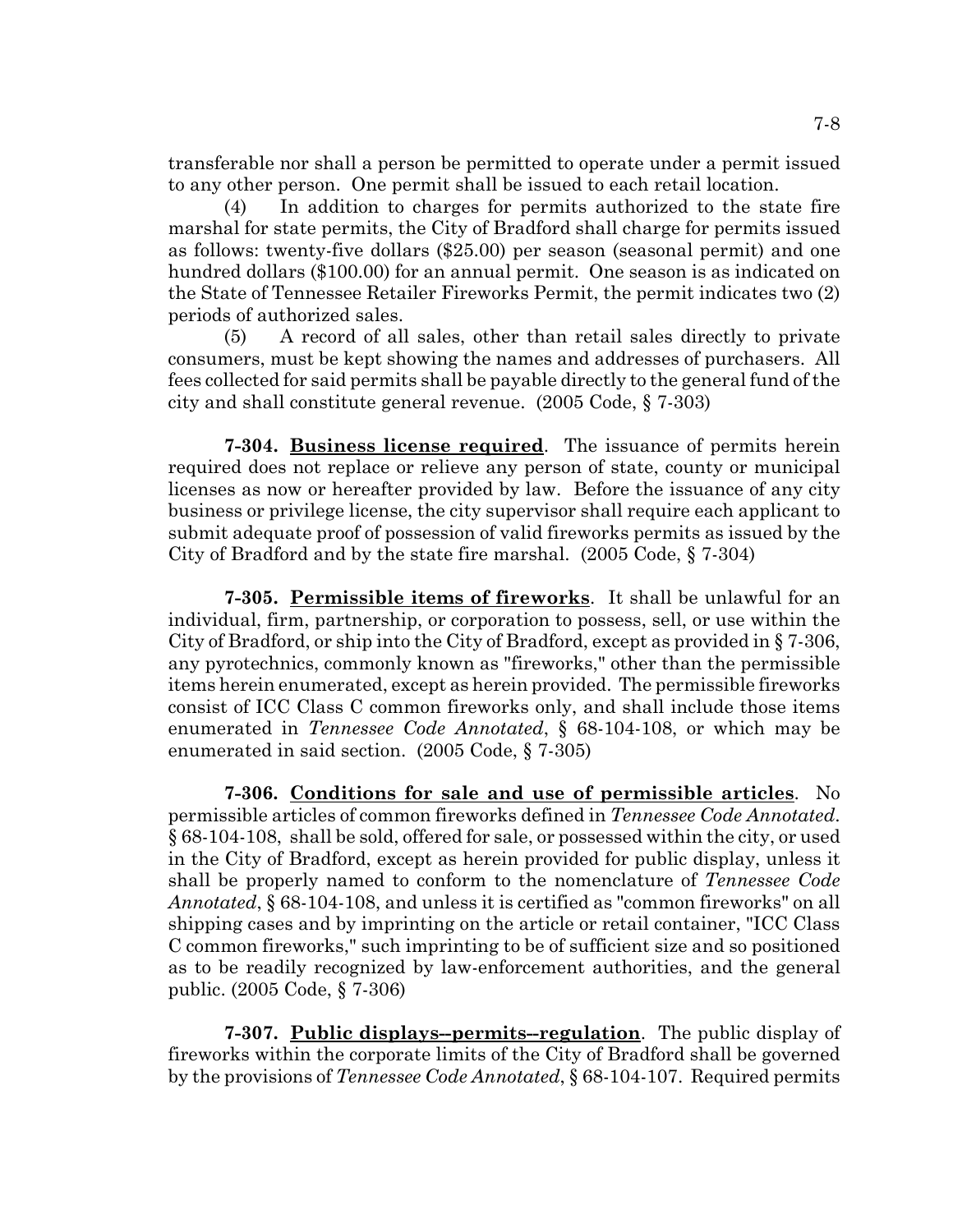for the controlled, public display of fireworks shall be obtained from the state fire marshal and also from the City of Bradford. (2005 Code, § 7-307)

**7-308. Retail sale of permissible articles--time limitations- exceptions**. Permissible items of fireworks, defined in *Tennessee Code Annotated*, § 68-104-108, may be sold at retail to residents of the City of Bradford and used within the City of Bradford as stated by permits issued. (2005 Code, § 7-308)

**7-309. Private use of permissible articles--time limitations- exceptions**. Permissible items of fireworks, defined in *Tennessee Code Annotated*, § 68-104-108, may be stored, used and expended within the City of Bradford by private citizens for their personal use and enjoyment under the following conditions:

(1) Permitted fireworks shall not be ignited, exploded, or otherwise used in any area or location of the city whereby persons or property may be endangered.

(2) Permitted fireworks shall not be ignited, exploded, or otherwise used within five hundred feet (500') of any business or storage area whereat or wherein flammable materials are sold, used or stored.

(3) If the use of permitted fireworks in a specific area of the city becomes a public nuisance or endangerment to private or public property in the opinion of the fire department officials or law enforcement officers, these officials or their authorized representatives are authorized and directed to prohibit said use therein or thereat.

(4) No person shall ignite or discharge any permissible articles of fireworks within or throw the same from a motor vehicle while within, nor shall any person place or throw any ignited article of fireworks into or at such a motor vehicle, or at or near any person or group of people. (2005 Code, § 7-309)

**7-310. Regulations governing storing, locating or display of fireworks**. (1) At all places where fireworks are stored or sold, there must be posted signs with the words "fireworks--no smoking" in letters not less than four inches (4") high. No person shall permit the presence of lighted cigars, cigarettes, or pipes, within ten (10) feet of where fireworks are offered for sale.

(2) The physical site proposed for the location of storage, placement or sale of permissible fireworks shall require the prior approval of the city fire marshal or his authorized representative previous to the issuance of any required permits and licenses. (2005 Code, § 7-310)

**7-311. Unlawful acts in the sale and handling of fireworks**. It shall be unlawful to offer for retail sale or to sell any fireworks to any intoxicated or irresponsible person. (2005 Code, § 7-311)